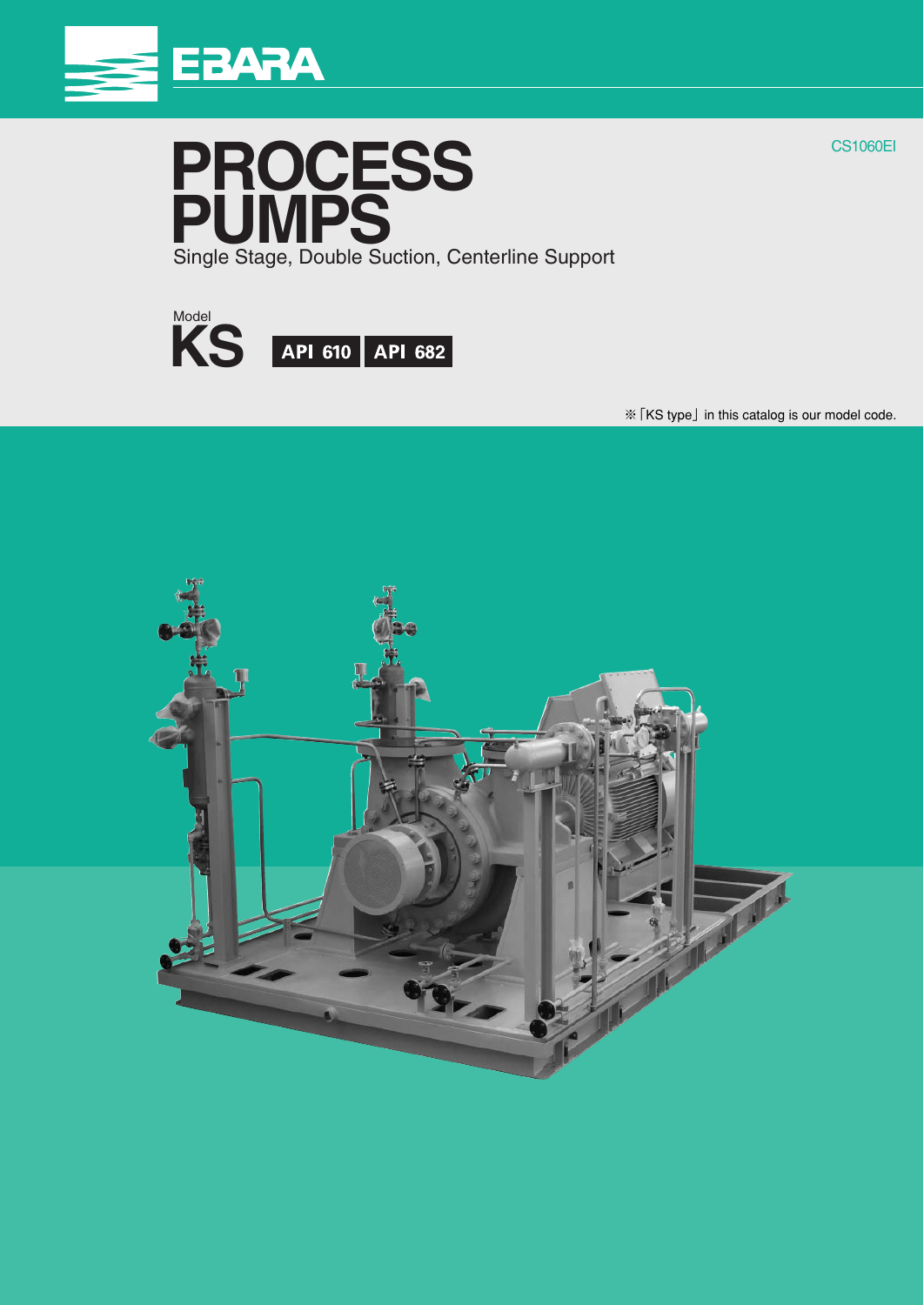



EBARA offers between bearing designs of single-stage, double suction pumps that have been developed after many years of research.

These improved single-stage, double suction, centerline support process pumps have been used extensively by oil refineries and the chemical and petrochemical

industries.

Featuring lower NPSH and higher performance values, these pumps are being widely used. Our modern tape controlled machines in conjunction with advanced quality control procedures insure that these pumps meet our high manufacturing standards.

Unique design of the high performance pump provides for superior and extended low-cost operation. Model KS Between bearing, horizontal, single stage, double suction centerline supported type.

# **Applications**

- Petroleum Refineries
- The Petrochemical Industry
- Other Chemical Industries

#### **Ratings Capacities Heads** Max. working pressures Rotation Temperature ranges Impeller type Nozzles Flanges Shaft sealing To 5500 m3 /h (24200 USGPM) To 550m (1800 Ft) To guage pressure 5.17MPa {52kgf/cm2 } (750 PSI) Clockwise (viewed from inboard side) -100˚C~450˚C(-150˚F~850˚F) Enclosed Top-Top ANSI, other standards also available Mechanical seal, conventional packing & throttle bushing.

## **Features**

- Centerline supported and heavy duty design.
- Single stage and double suction.
- sFull compliance with API 610 and API 682 specifications.
- sFlexibility of design handles wide range of liquids.
- All components have been designed for maximum parts interchangeability.
- Low NPSH performance and high efficiency.

# **Designation**



Notes: (\*1) When two features are involved, the codes are in alphabetical order.

- ( \*2) The letters "A" and "B" following the impeller diameter classificaton code indicate different impeller designs.
- To give an example, 350×350 KSM 50A and 350×250 KSM 50B have different impleller designs. ( \*3) When a step up or step down gear is provided, the code letter "G" is added between model and driver. For example, 200×150 KSGM 40 means that the pump is driven by an electric motor through a separate gear.

API 610 API 682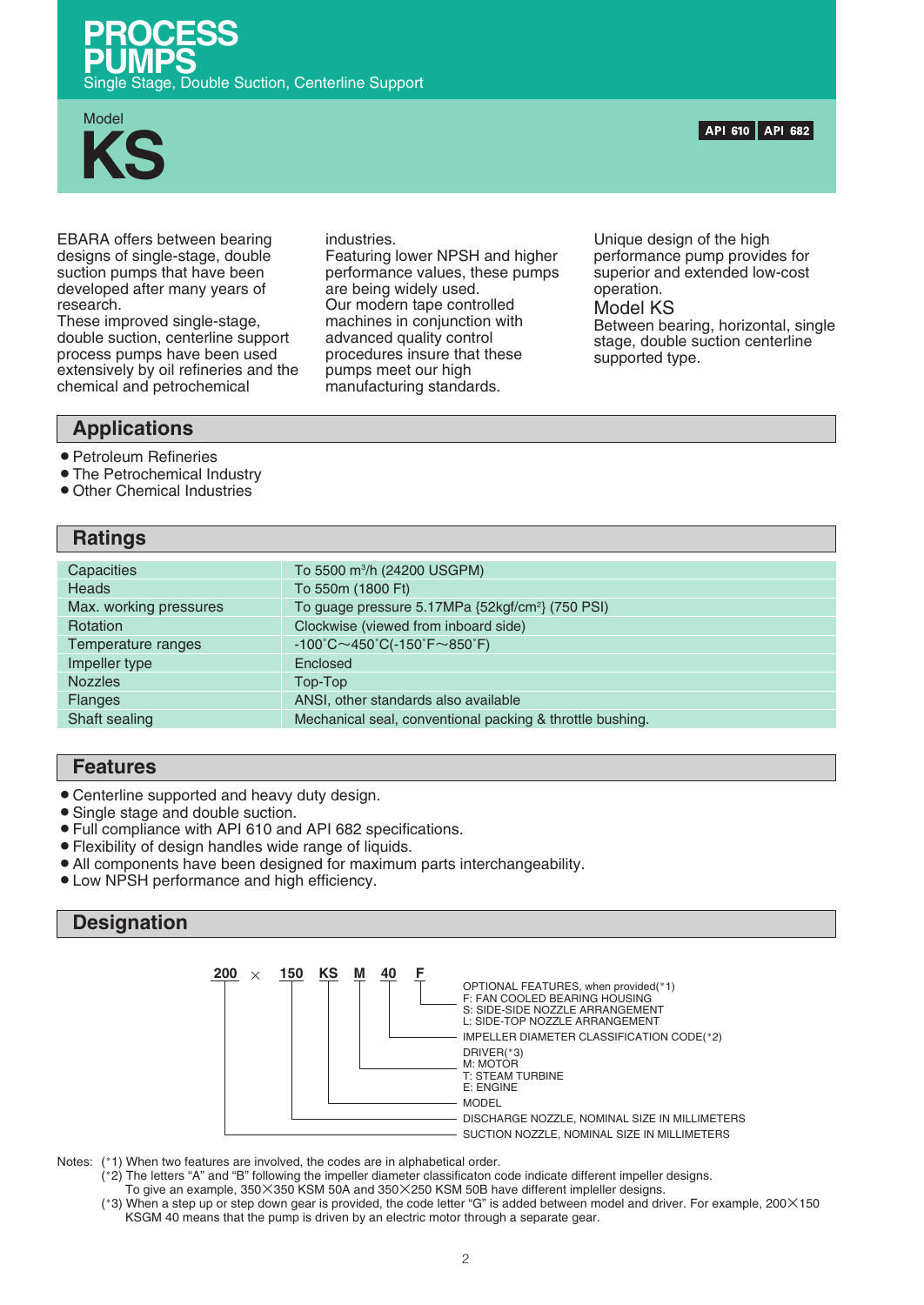# **Construction**



available from any mechanical seal-maker. Alternately, a deep ring stuffing box with six rings of packing plus one lantern ring can be applied.

back-to-back angular contact bearings on the outboard side. A cylindrical roller radial normal operation during differential expansion. These bearings are lubricated by an oil ring. Sleeve or tilting pad type bearings are also available.

# **Metallurgy**

| Name of Parts             | Materials JIS/ASTM-AISI |                  |                 |               |  |  |  |  |  |  |  |  |  |
|---------------------------|-------------------------|------------------|-----------------|---------------|--|--|--|--|--|--|--|--|--|
|                           | C. Steel                | 12% Cr. Steel    | 316 S. Steel    | C. Steel      |  |  |  |  |  |  |  |  |  |
| Casing                    | SCPH2/A216WCB           | SCS1/A487CA6NM   | SCS14A/A351CF8M | SCPL1/A352LCB |  |  |  |  |  |  |  |  |  |
| <b>Gland Cover</b>        | SCPH2/A216WCB           | SCS1/A487CA6NM   | SCS14A/A351CF8M | SCPL1/A352LCB |  |  |  |  |  |  |  |  |  |
| Impeller                  | SCS1/A487CA6NM          | SCS1/A487CA6NM   | SCS14A/A351CF8M | SCPL1/A352LCB |  |  |  |  |  |  |  |  |  |
| <b>Impeller Wear Ring</b> | SUS420J2/AISI420        | SUS420J2/AISI420 | SUS316/AISI316  | SNC815/A322   |  |  |  |  |  |  |  |  |  |
| Shaft                     | SCM440/AISI4140         | SUS420J1/AISI420 | SUS316/AISI316  | SNC815/A322   |  |  |  |  |  |  |  |  |  |
| <b>Case Wear Ring</b>     | SUS420J1/AISI420        | SUS420J1/AISI420 | SUS316/AISI316  | SNC815/A322   |  |  |  |  |  |  |  |  |  |
| <b>Shaft Sleeve</b>       | SUS420J2/AISI420        | SUS420J2/AISI420 | SUS316/AISI316  | SNC815/A322   |  |  |  |  |  |  |  |  |  |

Notes: Following materials supplied on request: 304S. Steel, 304LS. Steel, Hastelloy, 20 Alloy, Monel. Standard Material

Optional Materials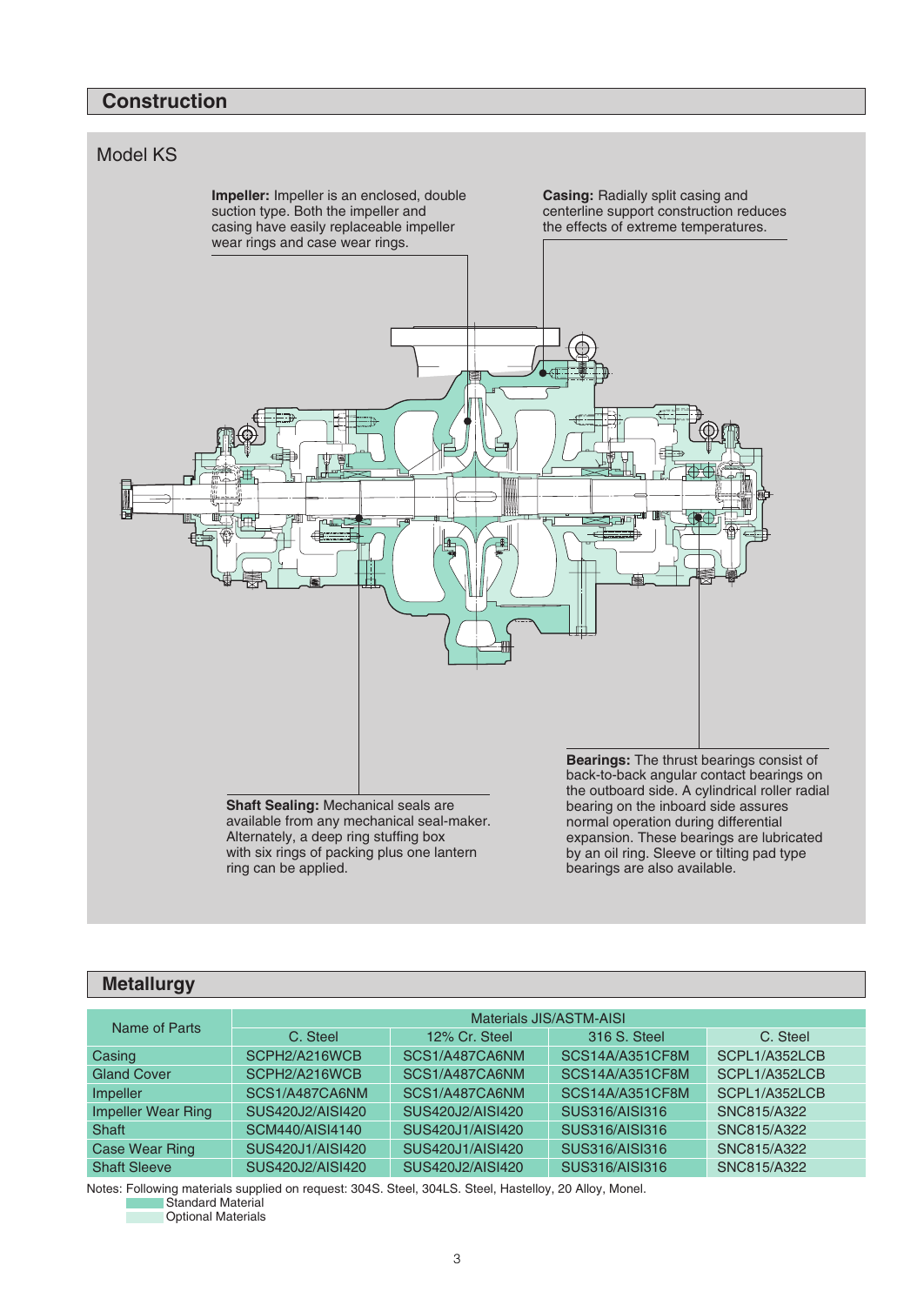# Model KS General Process Pumps

# **50Hz**



# General Process Pumps



## Performance ranges shown on these charts are for preliminary selection only.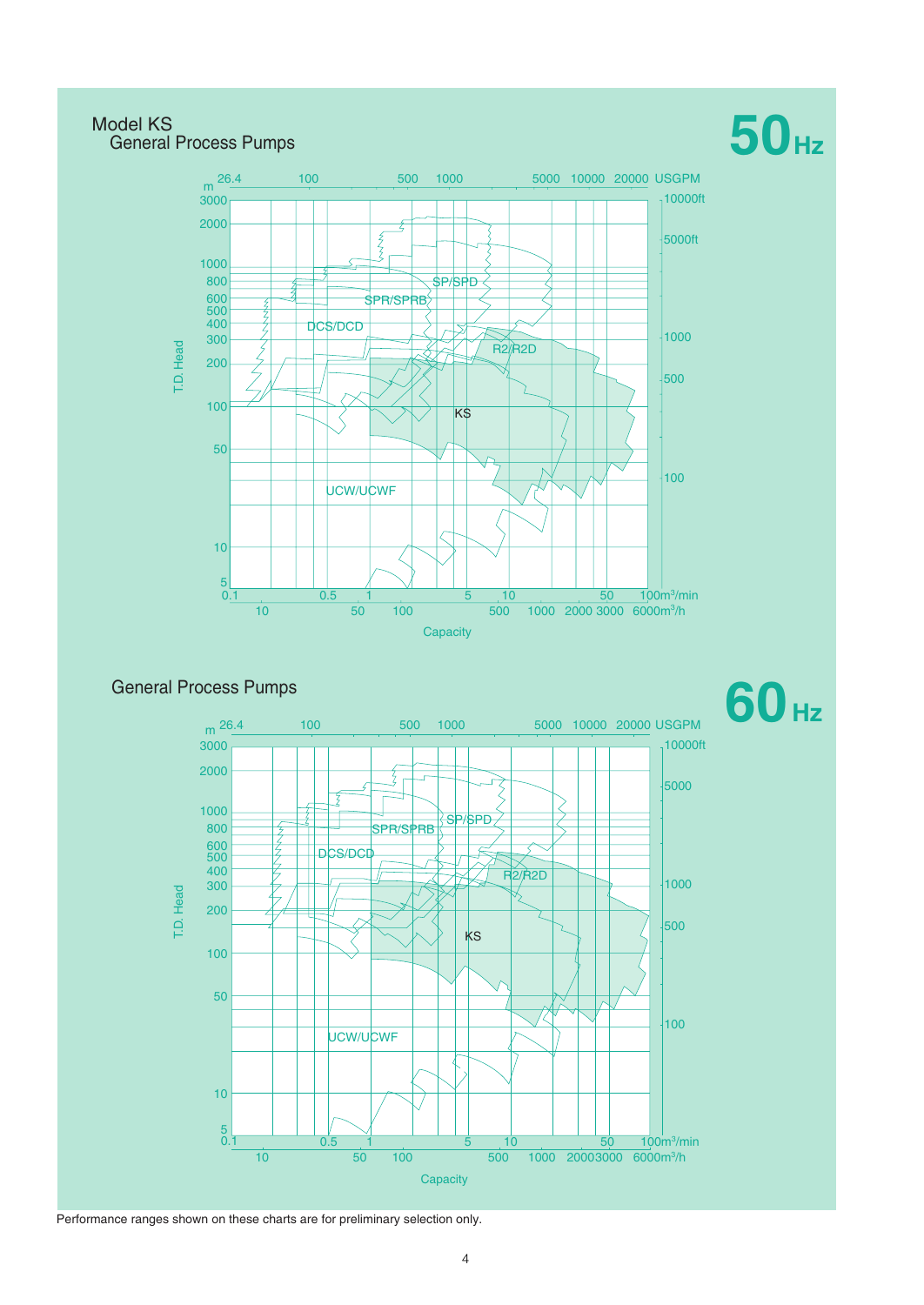

These selection charts are prepared for preliminary selection. Refer to individual performance curves for final selection. o denotes B.E.P. of the performance with an impeller of maximum diameter. The number of stages is indicated in the circle.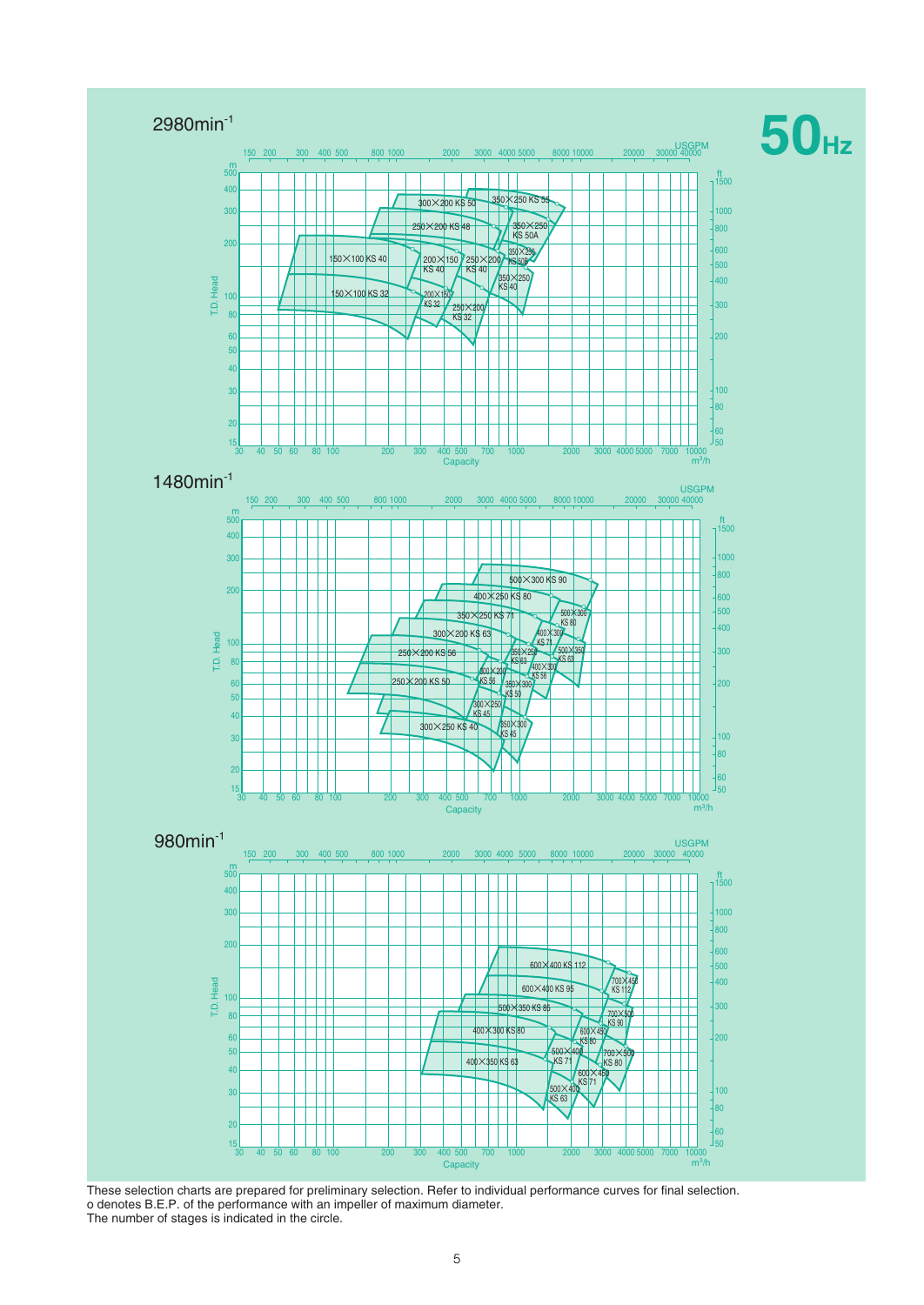

These selection charts are prepared for preliminary selection. Refer to individual performance curves for final selection. o denotes B.E.P. of the performance with an impeller of maximum diameter. The number of stages is indicated in the circle.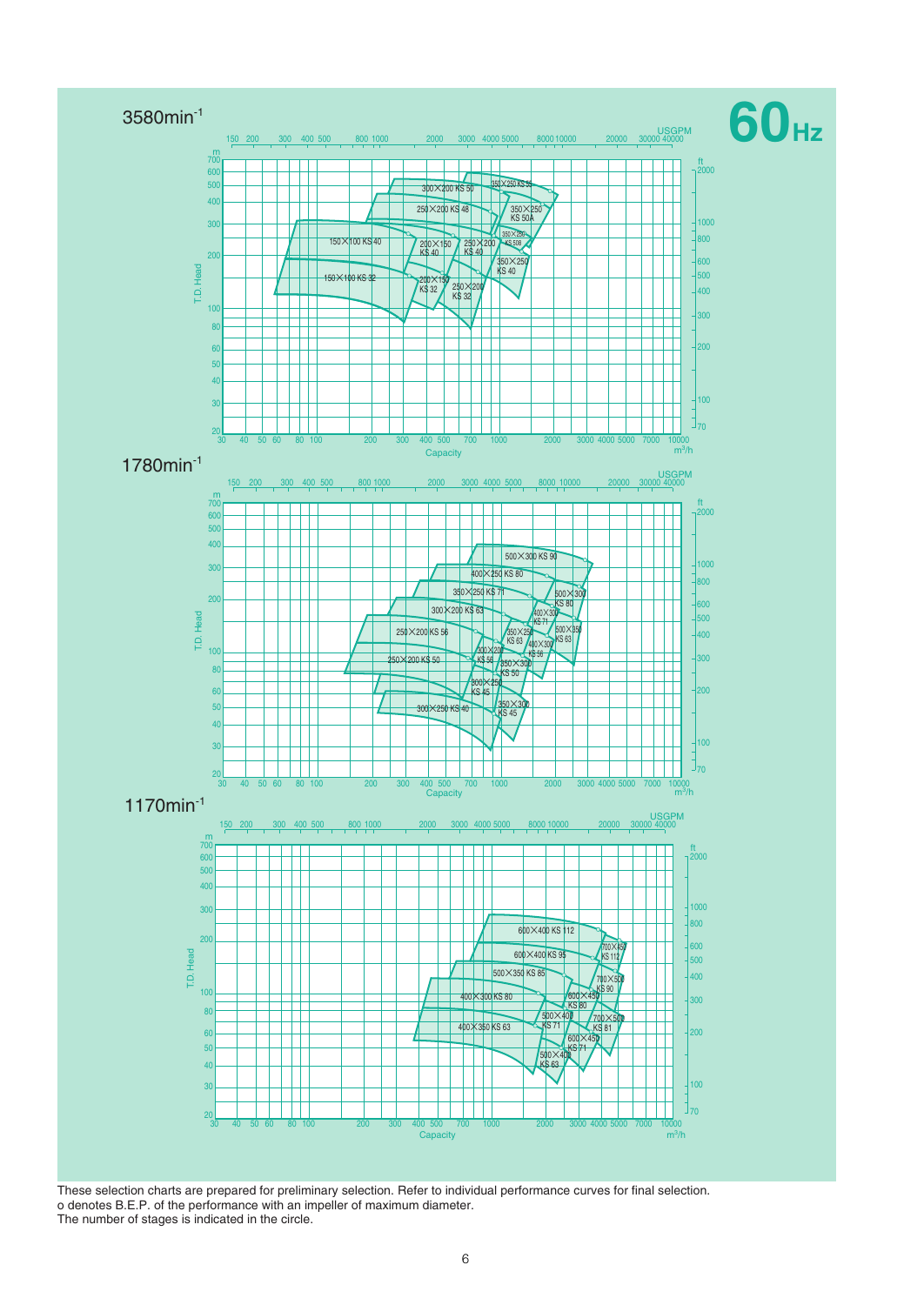# **Dimensions**



| 2P                      |                     |                |       |                |       |                |     |      |      |      |     |           |                                              |             |             |
|-------------------------|---------------------|----------------|-------|----------------|-------|----------------|-----|------|------|------|-----|-----------|----------------------------------------------|-------------|-------------|
| <b>PUMP SIZE</b>        | PUMP AND MOTER (mm) |                |       |                |       |                |     |      |      |      |     |           | <b>BASE PLATE (mm)</b><br>APPROX. WEIGHT(kg) |             |             |
|                         | $P_1$               | P <sub>2</sub> | $P_3$ | P <sub>4</sub> | $H_1$ | H <sub>2</sub> | X   | ML   | LA   | R    | A   | <b>BL</b> | <b>BW</b>                                    | <b>PUMP</b> | <b>BASE</b> |
| 150×100KS<br>32         | 572                 | 687            | 185   | 215            | 300   | 590            | 300 | 1315 | 2874 | 1000 | 330 | 2240      | 950                                          | 700         | 600         |
| $150\times100$ KS<br>40 | 600                 | 728            | 150   | 260            | 370   | 615            | 300 | 1509 | 3137 | 1000 | 330 | 2550      | 1140                                         | 720         | 660         |
| $200\times150K$ S<br>32 | 606                 | 734            | 200   | 240            | 390   | 595            | 300 | 1619 | 3259 | 1000 | 330 | 2550      | 1140                                         | 720         | 660         |
| $200\times150$ KS<br>40 | 646                 | 783            | 190   | 280            | 410   | 690            | 300 | 1774 | 3503 | 1250 | 360 | 2900      | 1300                                         | 1030        | 910         |
| $250\times200KS$<br>32  | 653                 | 790            | 245   | 270            | 420   | 690            | 300 | 1774 | 3517 | 1250 | 360 | 2900      | 1320                                         | 1200        | 910         |
| 250×200KS<br>40         | 690                 | 837            | 230   | 300            | 460   | 715            | 300 | 1970 | 3797 | 1250 | 380 | 3240      | 1400                                         | 1510        | 1090        |
| 250×200KS<br>48         | 690                 | 837            | 220   | 310            | 460   | 730            | 300 | 2240 | 4067 | 1250 | 560 | 3540      | 1380                                         | 1620        | 1140        |
| $300\times200KS$<br>50  | 828                 | 843            | 220   | 350            | 550   | 855            | 300 | 2395 | 4366 | 1250 | 610 | 3830      | 1490                                         | 2140        | 1380        |
| 350×250KS<br>40         | 700                 | 847            | 320   | 290            | 470   | 715            | 300 | 1970 | 3817 | 1250 | 400 | 3270      | 1410                                         | 1730        | 1170        |
| 350×250KS50B            | 876                 | 915            | 290   | 360            | 570   | 825            | 350 | 2265 | 4406 | 1250 | 440 | 3650      | 1560                                         | 2570        | 1440        |
| 350×250KS50A            | 876                 | 915            | 290   | 360            | 570   | 825            | 350 | 2675 | 4816 | 1250 | 440 | 4000      | 1560                                         | 2570        | 1510        |
| 350×250KS<br>55         | 876                 | 915            | 290   | 360            | 570   | 825            | 350 | 2675 | 4816 | 1250 | 440 | 4000      | 1560                                         | 2570        | 1510        |

| 4P                      |                     |                |       |       |       |      |     |           |      |      |     |           |                                              |             |             |
|-------------------------|---------------------|----------------|-------|-------|-------|------|-----|-----------|------|------|-----|-----------|----------------------------------------------|-------------|-------------|
| <b>PUMP SIZE</b>        | PUMP AND MOTER (mm) |                |       |       |       |      |     |           |      |      |     |           | APPROX. WEIGHT(kg)<br><b>BASE PLATE (mm)</b> |             |             |
|                         | $P_1$               | P <sub>2</sub> | $P_3$ | $P_4$ | $H_1$ | H2   | x   | <b>ML</b> | LA   | R    | A   | <b>BL</b> | <b>BW</b>                                    | <b>PUMP</b> | <b>BASE</b> |
| 250×200KS<br>50         | 734                 | 871            | 250   | 315   | 520   | 730  | 300 | 1624      | 3529 | 1250 | 440 | 2850      | 1410                                         | 1060        | 1080        |
| 250×200KS<br>56         | 760                 | 907            | 275   | 350   | 530   | 770  | 300 | 1624      | 3591 | 1250 | 450 | 2900      | 1460                                         | 1380        | 1130        |
| 300×200KS<br>56         | 782                 | 929            | 270   | 350   | 570   | 770  | 300 | 1624      | 3635 | 1350 | 470 | 2940      | 1520                                         | 1420        | 1170        |
| 300×200KS<br>63         | 802                 | 974            | 300   | 405   | 600   | 850  | 300 | 1764      | 3840 | 1350 | 480 | 3240      | 1660                                         | 1880        | 1340        |
| 300×250KS<br>40         | 740                 | 868            | 295   | 300   | 540   | 730  | 300 | 1281      | 3189 | 1300 | 480 | 2630      | 1440                                         | 900         | 1070        |
| 300×250KS<br>45         | 764                 | 901            | 270   | 325   | 550   | 750  | 300 | 1624      | 3589 | 1350 | 480 | 2920      | 1480                                         | 1100        | 1170        |
| 350×250KS<br>63         | 828                 | 1000           | 240   | 395   | 620   | 850  | 300 | 1764      | 3892 | 1400 | 510 | 3300      | 1660                                         | 1950        | 1520        |
| $350\times250K$ S<br>71 | 899                 | 1089           | 360   | 450   | 660   | 960  | 350 | 2014      | 4352 | 1550 | 520 | 3690      | 1800                                         | 2770        | 1800        |
| 350×300KS<br>45         | 797                 | 934            | 315   | 335   | 580   | 780  | 300 | 1624      | 3655 | 1400 | 520 | 2990      | 1560                                         | 1240        | 1270        |
| 350×300KS<br>50         | 826                 | 973            | 280   | 365   | 550   | 800  | 300 | 1764      | 3863 | 1450 | 510 | 3270      | 1590                                         | 1510        | 1310        |
| $400\times250K$ S<br>80 | 978                 | 1202           | 340   | 515   | 750   | 1030 | 350 | 2215      | 4745 | 1650 | 570 | 4020      | 1930                                         | 3750        | 2060        |
| $400\times300K$ S<br>56 | 924                 | 1111           | 280   | 410   | 600   | 930  | 350 | 1876      | 4261 | 1600 | 580 | 3650      | 1740                                         | 2080        | 1870        |
| 400×300KS<br>71         | 930                 | 1120           | 330   | 455   | 650   | 970  | 350 | 2014      | 4414 | 1600 | 570 | 3770      | 1820                                         | 2860        | 1950        |
| $500\times300K$ S<br>80 | 1020                | 1244           | 380   | 510   | 740   | 1030 | 350 | 2385      | 4999 | 1750 | 610 | 4280      | 1970                                         | 4000        | 2280        |
| 500×300KS<br>90         | 1071                | 1342           | 380   | 580   | 770   | 1160 | 400 | 2765      | 5578 | 1850 | 620 | 4610      | 2120                                         | 5460        | 2580        |
| 500×350KS<br>63         | 970                 | 1160           | 370   | 460   | 690   | 990  | 350 | 2134      | 4614 | 1700 | 630 | 3990      | 1880                                         | 2900        | 2200        |

| 6P                       |                     |                |       |                |       |                |     |      |      |                |     |           |                                              |             |             |
|--------------------------|---------------------|----------------|-------|----------------|-------|----------------|-----|------|------|----------------|-----|-----------|----------------------------------------------|-------------|-------------|
| <b>PUMP SIZE</b>         | PUMP AND MOTER (mm) |                |       |                |       |                |     |      |      |                |     |           | <b>BASE PLATE (mm)</b><br>APPROX. WEIGHT(kg) |             |             |
|                          | $P_1$               | P <sub>2</sub> | $P_3$ | P <sub>4</sub> | $H_1$ | H <sub>2</sub> | X   | ML   | LA   | $\overline{R}$ | A   | <b>BL</b> | <b>BW</b>                                    | <b>PUMP</b> | <b>BASE</b> |
| 400×300KS<br>80          | 952                 | 1139           | 380   | 495            | 820   | 1020           | 350 | 1876 | 4317 | 1650           | 610 | 3710      | 1930                                         | 3370        | 2200        |
| $400\times350K$ S<br>63  | 930                 | 1102           | 380   | 460            | 800   | 990            | 300 | 1776 | 4108 | 1600           | 630 | 3550      | 1880                                         | 2570        | 2130        |
| 500×350KS<br>85          | 1079                | 1303           | 450   | 560            | 880   | 1100           | 350 | 1776 | 4508 | 1850           | 680 | 4180      | 2120                                         | 4870        | 2680        |
| 500×400KS<br>63          | 990                 | 1162           | 385   | 475            | 750   | 1020           | 300 | 2134 | 4586 | 1750           | 680 | 3650      | 2000                                         | 2850        | 2320        |
| $500\times400K$ S<br>-71 | 1034                | 1224           | 435   | 515            | 850   | 1060           | 350 | 1776 | 4384 | 1800           | 690 | 3990      | 2040                                         | 3720        | 2450        |
| $600\times400K$<br>95    | 1170                | 1441           | 420   | 645            | 930   | 1270           | 400 | 2014 | 5025 | 2050           | 760 | 4670      | 2400                                         | 6570        | 2990        |
| 600×400KS 112            | 1196                | 1503           | 470   | 730            | 1000  | 1360           | 400 | 2385 | 5484 | 2100           | 760 | 5160      | 2530                                         | 9500        | 3550        |
| $600\times450KS$<br>-71  | 1091                | 1281           | 395   | 535            | 800   | 1110           | 350 | 2014 | 4736 | 1900           | 740 | 4100      | 2200                                         | 4040        | 2850        |
| $600\times450K$<br>-80   | 1142                | 1366           | 380   | 575            | 910   | 1140           | 350 | 2134 | 4992 | 2000           | 750 | 4320      | 2240                                         | 5220        | 2950        |
| 700×450KS 112            | 1268                | 1575           | 450   | 720            | 1000  | 1370           | 400 | 3015 | 6258 | 2250           | 830 | 5300      | 2580                                         | 9800        | 3760        |
| 700×500KS<br>-80         | 1224                | 1448           | 410   | 595            | 940   | 1260           | 350 | 2134 | 5156 | 2150           | 830 | 4480      | 2420                                         | 5720        | 3500        |
| 700×500KS<br>90          | 1254                | 1525           | 400   | 645            | 930   | 1300           | 400 | 2720 | 5899 | 2200           | 850 | 5030      | 2480                                         | 7310        | 3600        |

The listed dimensions apply to roller/ball (ball/ball) bearing designs with the exception that the dimensions of 300 $\times$ 20KS50, 350 $\times$ 250KS50B,  $\times$ 250KS50A and 350 $\times$ 250KS55 are for sleeve/ball bearing designs.